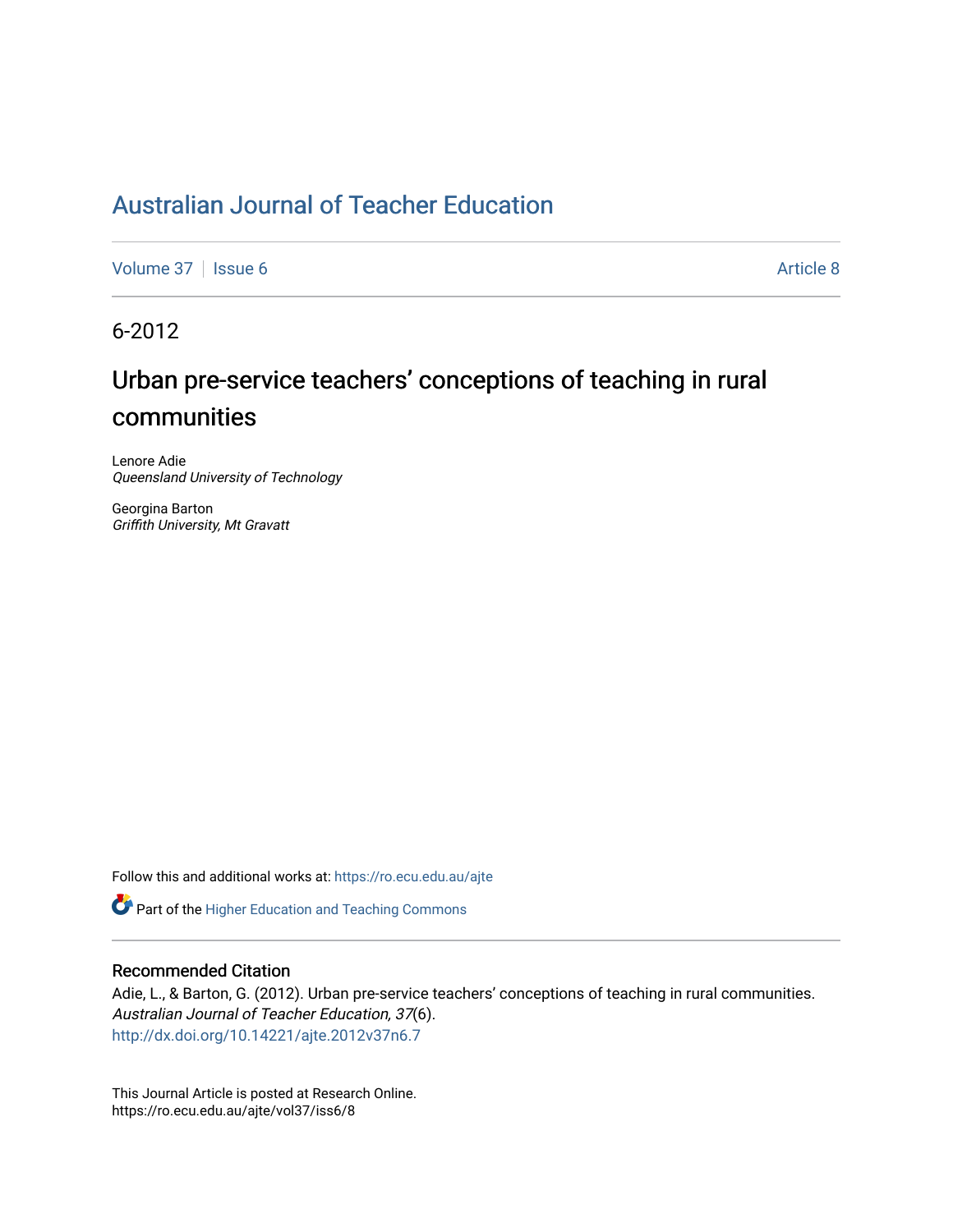## **Urban Pre-service Teachers' Conceptions of Teaching in Rural Communities**

Lenore Adie Queensland University of Technology Georgina Barton Griffith University

*Abstract: Encouraging quality teaching staff to apply for and accept teaching placements in rural and remote locations is an ongoing concern internationally. The value of different support mechanisms provided for pre-service teachers attending a rural and remote practicum[1] are investigated through theories of place and the schoolcommunity nexus. Qualitative data regarding the experiences of the pre-service teachers were collected through interviews and case study notes. This project adds to our understanding of practicum in rural areas by employing a conceptual understanding of place to propose how the experiences of a four-week practicum may contribute to urban pre-service teachers' conceptions of work and life in a rural community.* 

## **Introduction**

It has been well documented that there is a crisis in rural and remote education particularly in terms of educational disadvantage and the retention rates of teachers (Burton & Johnson, 2010; Green, 2009; White et al, 2008; McConaghy, 2006; NCTAF*,* 2002; Top of the Class, 2007). These concerns are not new as Watson and Hatton's (1995) work more than a decade ago shows. Many of these issues have been related to the limited opportunity and training for urban pre-service teachers regarding the rural education context (Burton & Johnson, 2010; White et al. 2008; Lock, 2008; Hudson & Hudson, 2008). Green and Letts (2007, p. 61) suggest that these issues can be attributed to the lack of recognition educational organisations give to the effect of geography on 'educational access and equity'.

Green and Letts (2007) identify a number of concepts relevant to teacher education and rural and remote practicums which focus on the importance of context when learning about pedagogy in a rural school. These include the notion of 'other', the relationship between space and subjectivity, the significance of culture in the development of identity, and rurality as a social construction. These authors note that while the significance of 'place' appears to be acknowledged in education policy, space appears to be a neglected concern. Space in this sense is viewed as a physical and mental construct that relates critically to notions of equity, privilege and power. While place is not specifically defined or elaborated on by the authors, it may be that place is addressed within curriculum and pedagogy as teachers routinely adjust programs to take in local knowledge. Green and Letts (2007) suggest that those involved in all levels of education need to think differently about what happens 'out there' [in the rural space], while recognising a conceptual relationship between place and space. In this paper we build on the idea of a conceptual relationship between place and space, to explore how understandings of rural space and a conceptual understanding of 'otherness', may be developed through participation in a rural practicum that purposefully works to immerse pre-service teachers within a rural 'place'.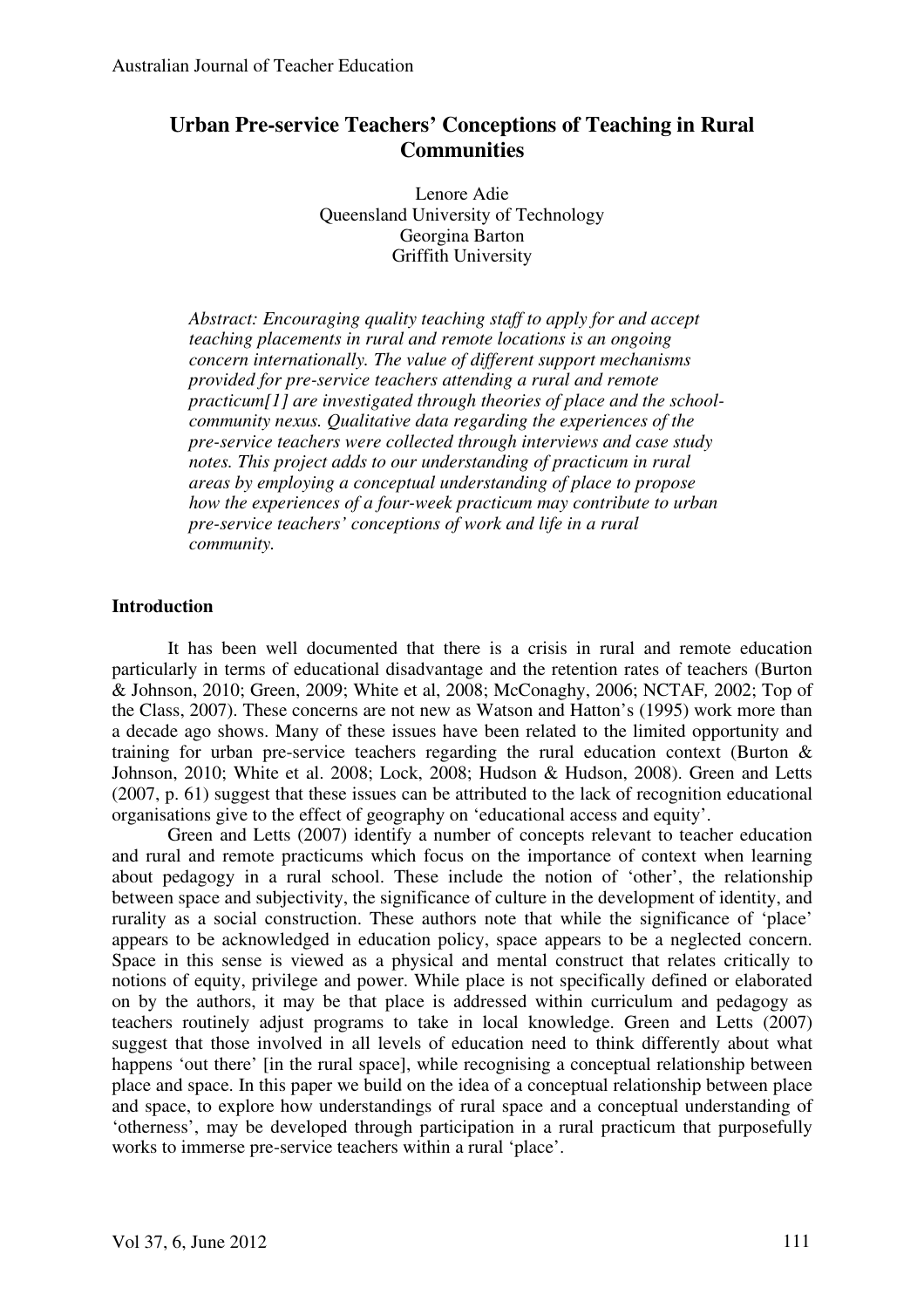#### Australian Journal of Teacher Education

For the urban pre-service teacher, the rural practicum is positioned as a different physical, social and cultural context (White, 2006; White & Reid, 2008; Wright & Osborne, 2007) that offers both challenges and rewards. Immediate barriers to participation in a rural practicum include the financial cost of accommodation and travel (Imazeki & Reschovshy, 2003; Ryan et al., 2009) as well as being away for a block period of time from part-time work, familial or personal commitments. In addition, pre-service teachers on a rural and remote practicum may experience factors that impact negatively such as: lack of contact with university staff; cost of contacting staff or other pre-service teachers if having trouble; limited on-site support if having difficulty with a supervising teacher; and the complexity of planning for multi-age classrooms (Lock, 2008; Sharplin, 2002, 2009). While many difficulties associated with a rural practicum have been identified, at the successful completion of a rural practicum pre-service teachers report benefits that include: learning skills in multi-age settings and gaining a broader understanding of curriculum; gaining an understanding of how a whole school operates as there is more opportunity to see the role of a small school principal; and closer contact with parents and other community members (Collins, 1999; Davie & Berlach, 2010; Roberts, 2005; Sharplin, 2002; White, 2006).

In Australia there have been a number of government reports which have focussed on how to prepare pre-service teachers for rural appointments given the perceived need for quality teachers in these areas, and the large numbers of teachers who commence their careers in rural schools. For example, *Top of the Class* (Commonwealth of Australia, 2007), an inquiry into teacher education, recommended that pre-service teachers should be involved in a practicum in rural and remote schools for a number of reasons. A recommendation of this report was the strengthening and extension of strategic partnerships between the university sector and professional and broader communities. Common to all of the reports into rural education is the recommendation that 'quality' teachers are appointed to work in rural schools. While desiring teachers with good teaching proficiencies is an understandable requirement for any location, the term 'quality' is vague and when expanded on in the literature often results in generic lists of desirable skills and practices. Eppley (2009) has argued that a standardised set of generic skills that define 'quality' teachers is insufficient for those teaching in rural communities and that teachers in rural schools must also understand the place in which they are working and the relationship of place to identity and also to learning.

This paper reports on a case study of a pilot project implemented by an urban university, which aimed to support pre-service teachers completing a rural or remote practicum to develop a deeper understanding of the 'places' in which they were teaching. The analysis draws on theories of place (Cresswell, 2004; Somerville & Rennie, 2012) as a way to explore the connection between the physical, social and cultural aspects of location and the construction of self as a teacher in these locations and space as the physical and mental constructs that students contend with during their practicum. Somerville and Rennie (2012, p. 1) have proposed that the "site of teacher education, and the first years of teacher learning at work, are critical for learning 'community'". This project explored those notions to determine the value of purposefully involving pre-service teachers in the social, cultural and physical aspects of a place, in order to progress their understandings of working, teaching and living in a rural space.

## **Background of the Project**

For many urban pre-service teachers, a rural practicum presents as a foreign and yet an exciting landscape. For pre-service teachers at an urban university who elect to complete their four-week practicum block in a rural setting, they are learning to become and belong (Lave & Wenger, 1991) in a teaching profession, but in a place which is most often an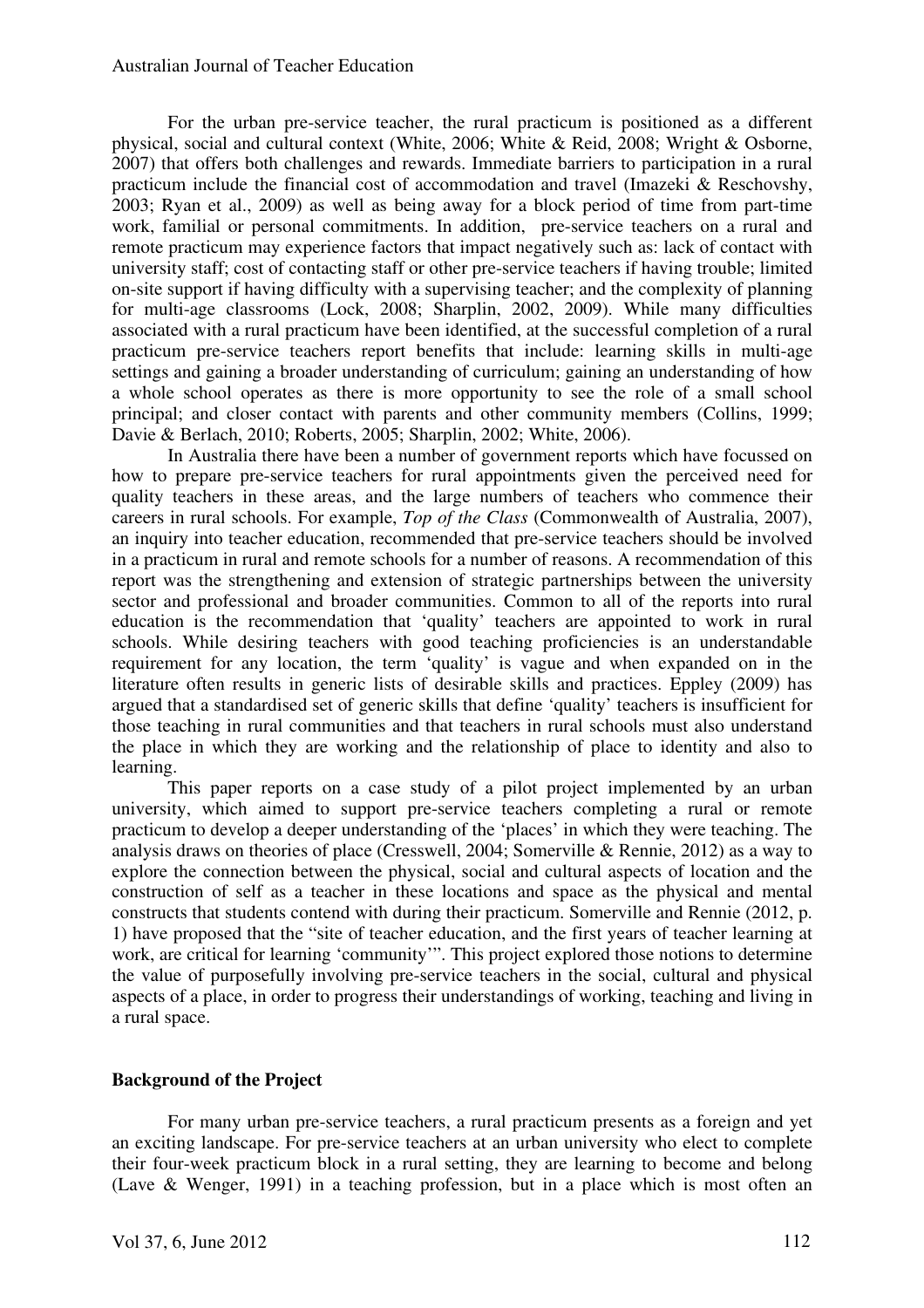unfamiliar cultural and social context. In a teaching practicum, pre-service teachers can be positioned as peripheral to the professional community. Placing them in an unfamiliar rural setting also positions them as peripheral to the physical, social, and cultural norms of the wider community. It is proposed in this paper that using a framework of 'place' (Cresswell, 2004; Nespor, 2008; Somerville & Rennie, 2012) can support insights into how pre-service teachers' participation in a rural and remote practicum may contribute to a developing sense of professional identity, which includes understanding the relationship between university learning, school experiences and community values and norms.

'Place' has been conceptualised in this study as a bounded and interconnected physical, social and cultural space where each facet shapes and is shaped by the other (Nespor, 2008). Working in a rural school involves a relationship with the community that includes the physical locations as well as explicit and implicit norms and practicalities. In this way, 'place' is understood as related to the discursive construction of subjectivity, where "through the *practising* of place, the negotiating of intersecting trajectories; place [is] an arena where negotiation is forced upon us" (Massey, 2005, p.154 in Comber & Nixon, 2011). In their rural practicum, the pre-service teachers were positioned to negotiate the intersecting trajectories of urban and rural environments as well as the intersecting trajectories of their university learning and their experiences in a rural school.

We propose that this process of negotiation could be considered a 'ruralisation of the mind' as pre-service teachers are confronted with their urbanity and their stereotypical notions of rural life and communities. This idea has been adopted from the work of Ching and Creed (1997, in Corbett, 2009) who coined the term "urbanization of the mind" to describe the effect of a standardised and centralised curriculum on the learning of rural youths. It is also drawing on Green and Letts' (2007) call to re-think and re-imagine the rural 'other'. 'Ruralisation of the mind' is an idea that we are exploring in an attempt to describe the effect of understanding place on the pedagogic practices of pre-service teachers. Positioned in an unfamiliar rural school and community, pre-service teachers are learning about their profession and the nuances of teaching in a rural school with often multi-age classes, as well as life in small rural and remote communities. Teacher education and the first years of teaching are considered a critical time for learning 'community' and disrupting the entrenched assumptions of rurality that may interfere with the learning outcomes for students in these rural communities (Sommerville & Rennie, 2012).

The purpose of this project was to investigate a case of how pre-service teachers may come to understand the school-community nexus in a rural and remote setting during a 4 week practicum block. The design of the project was based on the assumption that a true understanding of place only occurs through hearing multiple stories of 'the place', and through self-construction of personal stories (Somerville, 2012). The results highlight the constitutive nature of rural and remote communities through the shaping and learning that occurred as the pre-service teachers were purposefully integrated into community. This purposeful integration of the students into the community is premised on the notion that "What we know is, in large part, shaped by the kinds of places we experience and the quality of attention we give them" (Gruenewald & Smith, 2008, p. 143). The discussion considers this shaping in terms of how the pre-service teachers came to understand and appreciate the parameters in which they were working and how this then shaped their developing professional identity.

In response to the issues of a rural and remote practicum highlighted in the research literature, this project collaborated with the local Education District Office, the local state and Catholic school principals, and the Isolated Country Parents Association (ICPA) to determine how understanding place can be supported through fundamental aspects of a practicum experience such as support for accommodation as well as through organised community involvement. The partnership also included enlisting schools and teachers who would commit at the beginning of the school year to accept the responsibility to supervise a fourth year pre-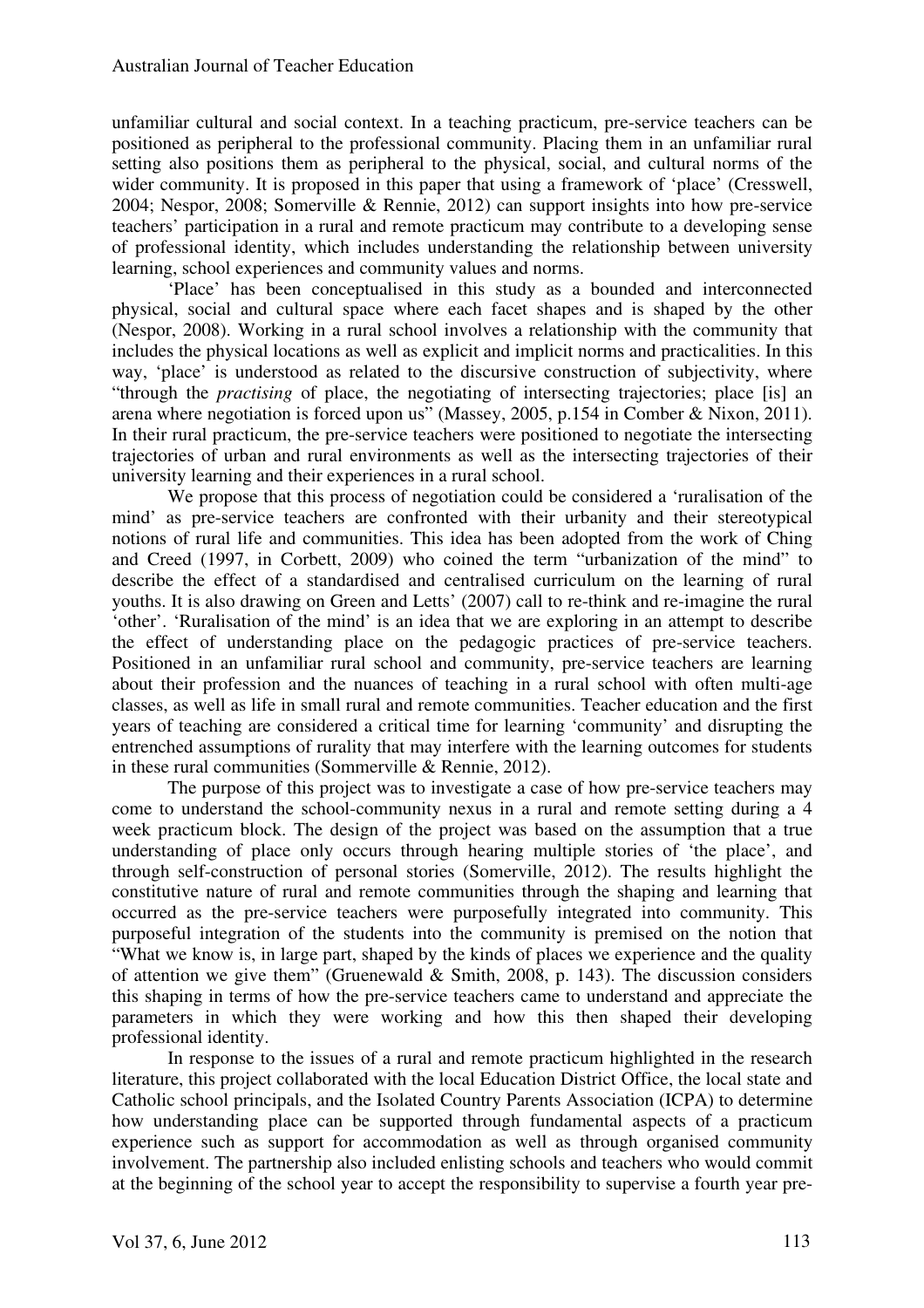#### Australian Journal of Teacher Education

service teacher during the four-week practicum block. In this way pre-service teachers could connect with their supervising teachers through email from the fourth week of the university semester and start to organise and plan a unit of work including the assessment tasks and criteria sheets to be implemented during their practicum (Weeks 10 - 13 of the semester). The development of this unit was supported through university tutorials. Contact with the class teacher via email ensured that the unit of work was aligned with the teachers' program and ways of working.

Arrangements to professionally and socially support students in this program also included the appointment of local University Liaison Academics (ULAs). The ULA is the vital link in the partnership between schools and the university. The ULA's role is to talk with school site coordinators and supervising teachers about the expectations of the university for pre-service teachers at different stages in their preparation, and to support pre-service teachers to successfully negotiate the juncture between university learning and classroom practice. A further requirement of the ULAs in this project was to support the pre-service teacher to experience the rural and remote community. Normally, pre-service teachers going on rural and remote practicum are contacted by phone or by email by an urban-based ULA and not visited in person.

To ascertain the success of these measures in supporting pre-service teachers to understand teaching in these rural communities, and to improve and inform future rural and remote placements, all participants: pre-service teachers, supervising teachers and ULAs were interviewed regarding their perceptions of their experiences in the rural and remote setting.

#### **Research Design Methodology**

This research was designed as a case study to collect data on the pre-service teachers' perceptions of teaching in a rural community as the result of a rural and remote practicum completed in 2010. A case study approach legitimises the participant perspectives allowing similar experiences to be viewed through multiple lenses (Simons, 2009). These narrative descriptions allow the richness and depth of an experience to be shared and actively interrogated for meanings and generalisations beyond the local context. The focus of this discussion is on the pre-service teachers' perceptions of the rural place, and the continuity or disruption of these discourses over the four week period. The analysis primarily draws on the pre-service teachers' interviews and is supported by comments made by the supervising teachers and ULAs.

#### **Participants**

The participants in this project were six pre-service teachers in their fourth and final year of study on their third (out of five) 4-week practicum; their supervising teachers (total of six) and two University Liaison Academics (ULAs). All six pre-service teachers volunteered to complete this practicum in a rural and remote location of central Queensland, Australia. The preservice teachers were sent in pairs to three rural towns within the same remote region. The region is located approximately 1200km from the location of the urban university attended by the pre-service teachers. The distances between the three towns were approximately 115 kilometres, 180 kilometres and 235 kilometres. Each pair of pre-service teachers did not see each other during the four-week practicum.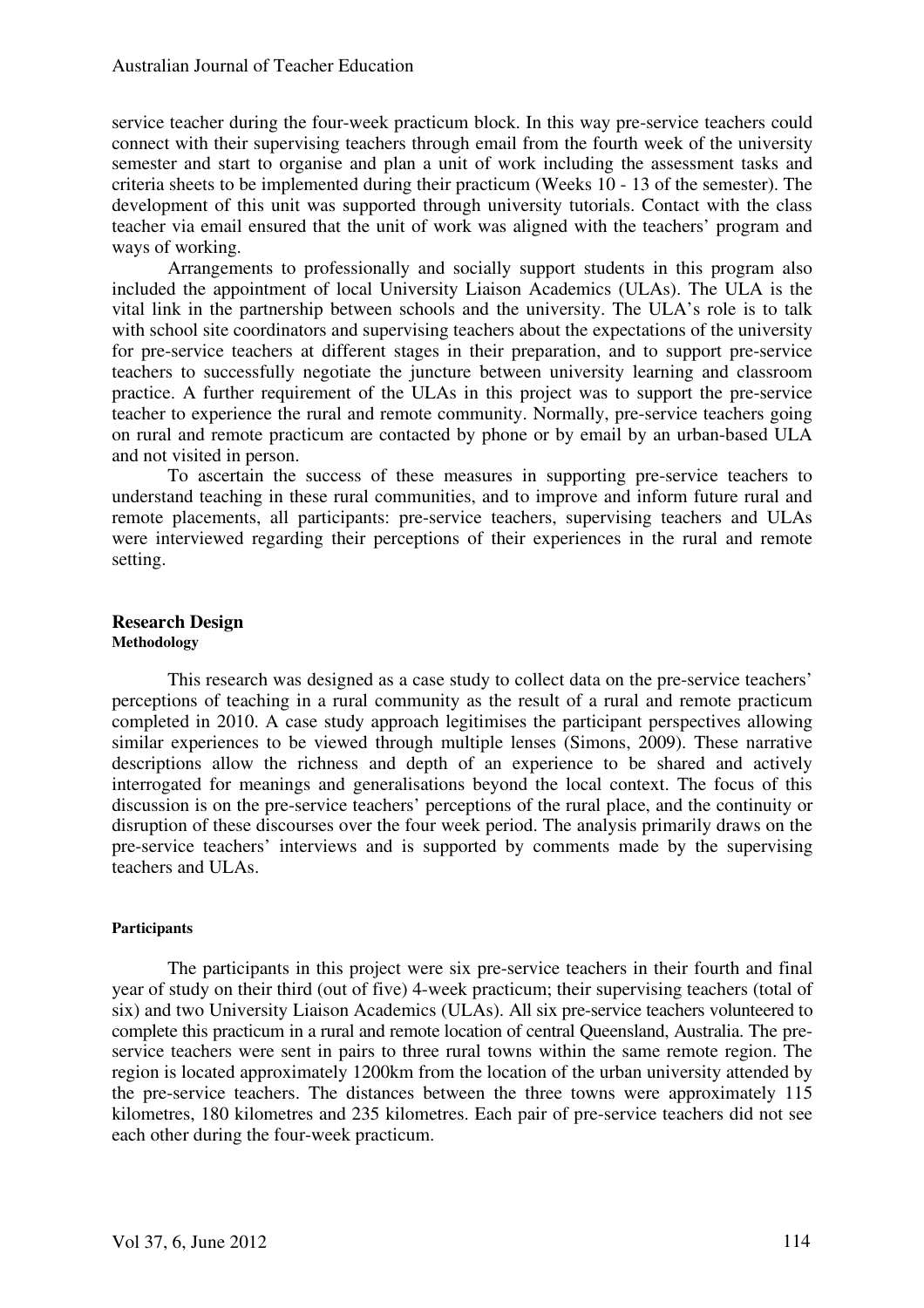#### **Methods**

Participant perspectives were sought on whether the program was successful in supporting pre-service teachers to think about the rural 'place' or setting in a different way. We were looking for evidence of the development of a 'ruralisation of the mind', or a reconceptualisation of the rural 'other' which may increase future orientation to teaching in rural and remote settings. Participants were involved in either a telephone interview, or faceto-face interviews between the pre-service teachers and researchers on their return to campus. These interviews all occurred during the month of June, 2010.

The interview questions were designed to gather data from participants on their opinions about the support provided during the four-week practicum; areas for improvement; and the value participants attributed to the experiences provided. This design was open-ended so that issues salient to the participants were allowed to emerge in the discussions. The interview questions were:

- 1. In your opinion, what were the positive aspects of this practicum for you?
- 2. How could this experience be improved to support pre-service teachers completing a practicum in a rural and remote location?
- 3. What role did the university liaison academic perform in this practicum?
- 4. After reflection, which area of your personal/professional learning underwent greatest growth? How and why did this occur?

A qualitative categorical analysis (Lankshear & Knobel, 2004) revealed descriptive categories of the different ways the pre-service teachers connected with the professional and local community. The pre-service teachers told stories of dissonance and disconnection woven into insightful learning experiences, an enjoyment of the difference, and an acknowledgement of becoming with possibilities for belonging to a teaching profession. The data illustrates how the various aspects of place may come together to support the learning of newcomers but that this experience is the beginning of developing a rurality of the mind, and is inadequate as a one-off experience.

## **Findings**

The following section outlines the events and topics that were the focus of the preservice teachers' oral reflections, with the perspectives of the supervising teachers and ULAs included as a form of triangulating the data and adding credibility to the findings. The data are discussed in the key themes of:

- Connecting with the profession
- Connecting with place through the profession
- Connecting with place through the community

The analysis showed the links that the pre-service teachers were making with the social, cultural and physical landscape of the community, and the at times simple actions that enabled these understandings to develop. Before this practicum, the pre-service teachers discussed their perceptions of rural locations as wide, open and peaceful spaces where there was little social activity and there was time for contemplation, and time to read a book while the sun set... these imaginings were soon disrupted. This practicum enabled the pre-service teachers to start to develop an appreciation of the richness as well as the hardships of life in a rural community, and to start to connect these understandings with their professional practice.

#### **Connecting with the profession**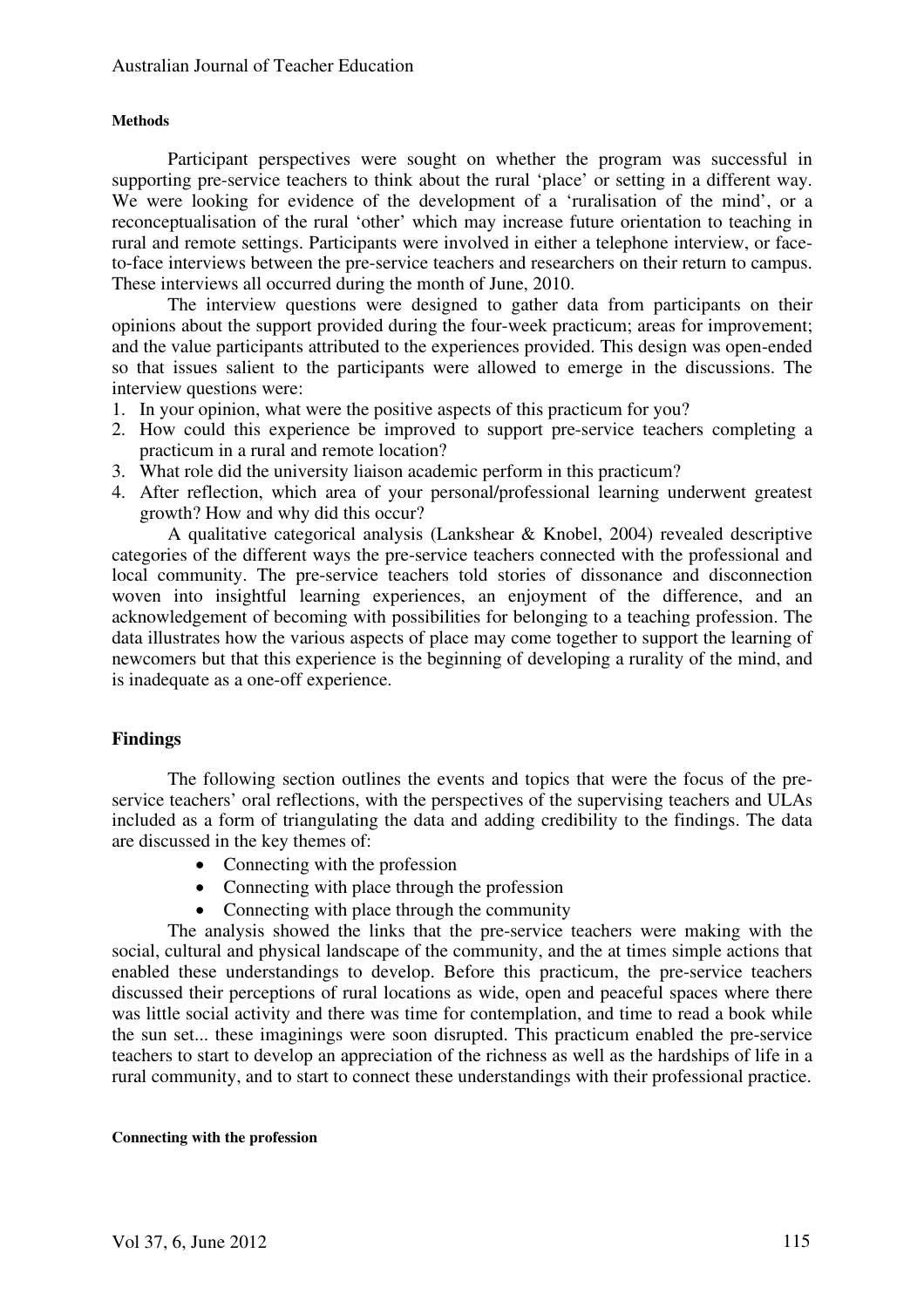Connecting with their supervising teachers through email before the practicum commenced enabled the pre-service teacher to gain information regarding their living arrangements as well as professional expectations. The unfamiliarity of the rural placement which included the urban pre-service teachers' preconceived notions of the rural, led to a heightened need on the part of the pre-service teacher to have a unit of work prepared before the start of the practicum. The planning was one way the pre-service teachers could enter this rural practicum with a degree of readiness and control over this aspect of their professional experience. This relationship was reliant on the supervising teacher being prepared to commence the professional mentoring of the pre-service teacher (through email feedback on the unit development) before the formalised practicum period. When this occurred, the professional guidance provided by the supervising teacher supported the pre-service teacher to shift between the intended curriculum as it is understood through the theoretical constructs introduced in university tutorials, and the enacted curriculum as it is adjusted for the diversity of place and individual student needs. This initial email communication enabled the preservice teachers to work across the boundaries of university learning and school practice during the lead-in semester to this rural practicum experience.

The ULAs noted the benefits for both parties of this early connection and communication which they believed supported a successful transition into the school and classroom. For the supervising teachers, having pre-service teachers arrive with a prepared unit of work that complemented the teachers' semester planning, supported them to meet professional commitments such as reporting and moderation. Pre-service teachers (PST) commented that starting the practicum with a unit of work already prepared reduced the stress associated with the load of lesson preparation to the degree that they had experienced on previous practicum.

PST1: We got to do the unit before we got there so you had an idea, and so I'd already written my six lessons, and could modify, change them according to the class. So I had a lot of the work done already.

The pre-service teachers reported that this body of knowledge coupled with the constructive feedback and sharing of local knowledge from the supervising teachers gave them a confidence to take chances and extend their practice. While it is anticipated, that all supervising teachers provide this form of support regardless of their location, there were factors in this context that gave the pre-service teachers a confidence that they stated they had not previously experienced in other practicum.

It may be that the inclusive context established by the teachers and the school community provided the pre-service teachers with this increased confidence to extend their practice. The valuing of their contribution to the classroom was an important factor. Due to their location, teachers in rural and remote schools are not involved in the different programs that place pre-service teachers into classrooms for practical experiences outside of the practicum block, nor do they have access to the variety of professional development opportunities of their urban counterparts. The supervising teachers commented that they had enjoyed the collaborative sharing of ideas and planning in a context where often they are the only teacher for a particular year level. They noted the value for their own professional experience as they explained and justified to the pre-service teachers their way of organising and working in their classroom. One teacher stated: 'Experiences like these make you question and reflect on your teaching and make changes'. For example, one teacher commented how she learnt to incorporate more technology into her teaching from the preservice teacher. One ULA provided confirmation that some of the ideas that the pre-service teachers introduced into the classrooms had been adopted as everyday practice of the supervising teachers after the practicum had ended.

Connecting with the profession was also facilitated through the ULA position though this varied according to the degree of professional and local involvement from the ULA. In one instance, the ULA organised meetings with the pre-service teachers on their own as well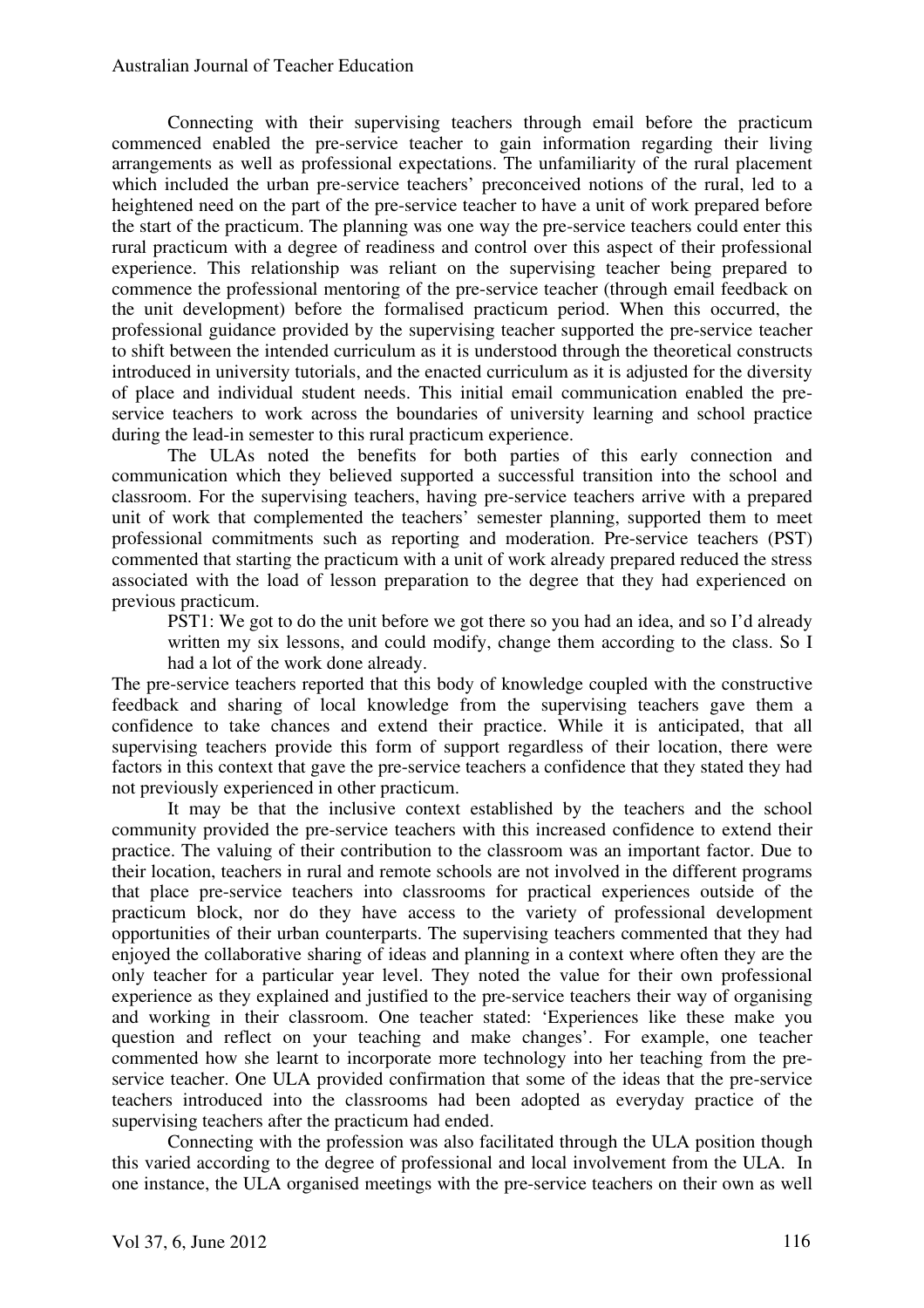as with the supervising teachers. Over the four-week practicum, these pre-service teachers developed a trust in their ULA as the following comments illustrate.

PST1: If there'd been a problem I would have gone straight to [the ULA].

PST2: [The ULA] met with us, and our teachers, and then the teachers left and she spoke to us, and said do you have any issues with your teachers, and gave us her home phone number, gave us her mobile, if we needed to contact her at any time, so...

PST1: and she gave me lots of ideas as well...'maybe you should do this, maybe you should do this', so she was really good.

The supervising teachers also noted the valuable role that this ULA played in acting as a visible link between the school and university experiences.

#### **Connecting with place through the profession**

The teachers in each of the communities were instrumental in connecting the preservice teachers to the local community. As 'short-term' residents, the teachers moved between their urban backgrounds and their rural work experience. In organising this practicum, the teachers were asked if they could assist the pre-service teachers to experience the local community. They did this by inviting the pre-service teachers to social and community events as well as made them feel included in the professional community of the school. This interaction was facilitated by welcome barbeques organised on the night on which the pre-service teachers arrived at each of the towns. Inclusion into the community involved practices such as introducing the pre-service teachers to staff generally, and specifically at staff meetings, and to the school community at school assemblies. This opened up opportunities for parents and students to introduce themselves and start conversations which enabled the pre-service teachers to start to connect with the local community. The preservice teachers told how parents approached them and shared stories of living in the community and their future plans for the education of their children in towns where no secondary schools were located. The pre-service teachers developed an understanding of the issues faced by rural families and their children as they advanced through their schooling. They also learnt about the children's farm chores and riding horses before school, and came to understand their students a little better. They described the parents as caring about an education for their child the same as parents in urban places but with sometimes different pressures and issues to address.

While the pre-service teachers appreciated being placed in pairs at each school, being accommodated with the school staff in the provided staff housing was also considered to be important as this facilitated invitations from the teachers to dinners and other sporting and social activities within the community. In the four-week practicum, the pre-service teachers were inducted into a teachers' life within a rural and remote community, and they commented that it was the teachers who made their experience so enjoyable and worthwhile.

PST3: The teachers were what probably made our experience because there were houses that we lived next door to each other and we were such good friends by the end of it.

The supervising teachers also commented on the value of the positive relationships that were formed between themselves and the pre-service teachers over the four-week practicum. However, at times the resultant antagonism of living in such close quarters was also obvious to the pre-service teachers. While they acknowledged that staff rooms in urban schools can also be places of conflict they noted that at least you did not have to mix with colleagues over the weekend. Developing a sense of camaraderie amongst staff become important issues for school principals in these rural schools. There were simple events such as sharing food that supported this sense of community and acted to foster the pre-service teachers' appreciation of working in a rural school.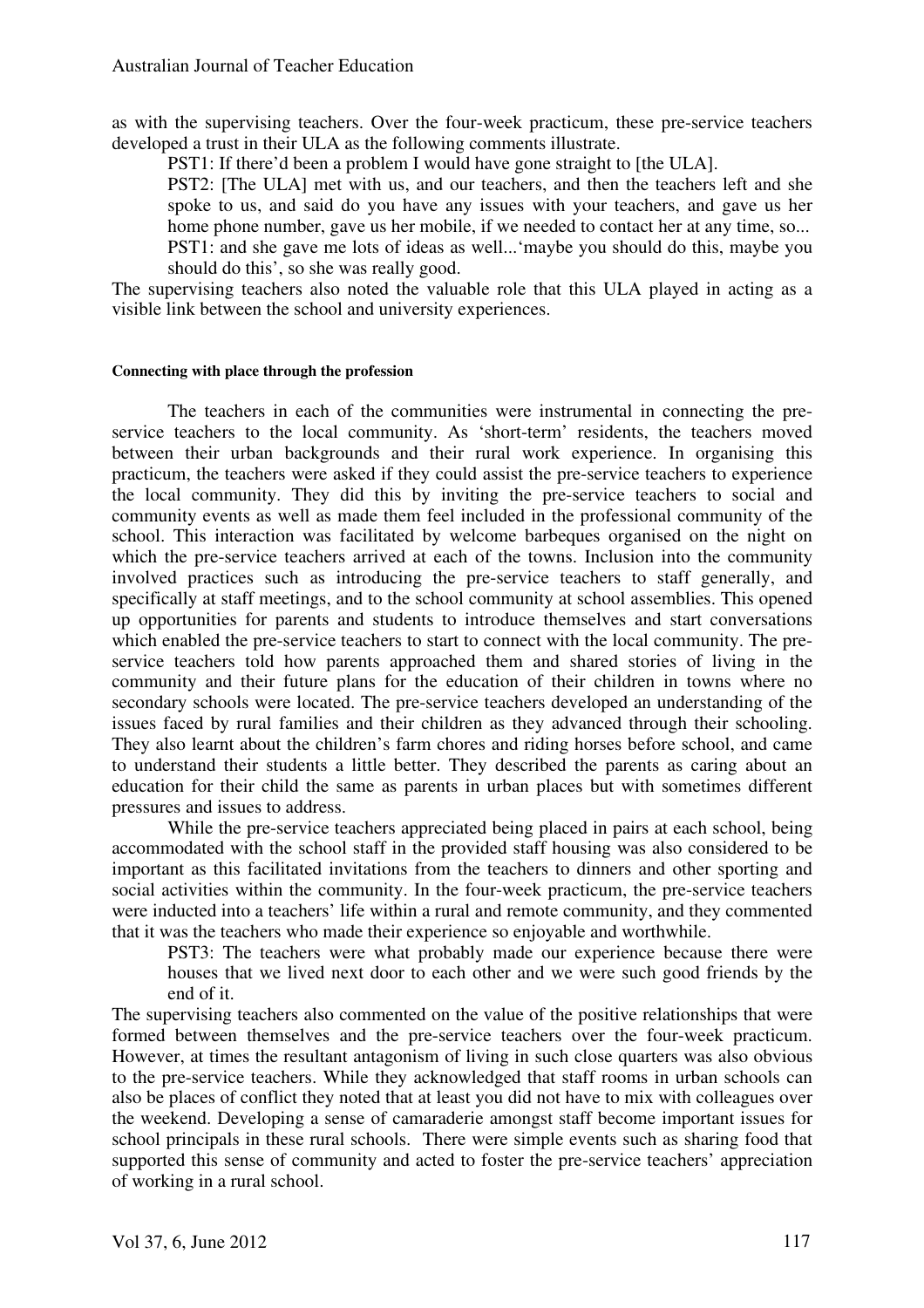PST1: They'd always bring in home-made food. It was so good. Some of the teachers and the teacher aides would make food and bring it into the staffroom and everyone would get it. One day the principal made this massive batch of pumpkin soup, so we all had pumpkin soup.

Throughout the interviews of the pre-service teachers it became evident that it was the very small events like providing resources or the sharing of food that caused the pre-service teachers to reconsider the professional and local communities in which they were placed. In other words, these simple events were the impetus to deeper reflections about the value of community, and were a resource to overcoming challenges.

In the case reported in this paper, each of the principals was focal in organising and providing the pre-service teachers with teacher accommodation and transport, though these experiences were different in each location. School principals drove into 'town' to pick up the pre-service teachers from the airport and take them back to their location. In some accommodation pre-service teachers only made a contribution to electricity and groceries, while in others, they were required to pay for their accommodation. Financial support for living expenses was also provided to the pre-service teachers by each of the towns Isolated Children and Parents' Associations (ICPA) to help with living expenses including the increased cost of food. The amount of the donation varied in each location and responded to the costs incurred in each location. In one locality the local Shire Council also provided a grant to the pre-service teachers to support their expenses while on the practicum. These actions were not organised before the practicum and were unexpected by the pre-service teachers. They provided an insight into the generosity of the communities and the value that they placed on encouraging 'quality' teacher applicants to their communities. While the financial issues of this practicum were addressed, these were one-off actions but they do show the type of financial partnerships that could be brokered to financially support preservice teachers to attend a rural and remote practicum.

#### **Connecting with place through the community**

Understanding the nuances of the local is an important teacher 'quality' when working in rural communities. In examining discourses of teacher quality in terms of rural education, Eppley (2009) came to the conclusion that the elements that constitute quality "is a matter awash in complexity" (p.7), and that quality was "context-dependent" (p.1). Our project found that experiences in the rural communities helped to consolidate the value and uniqueness of a rural and remote practicum for the urban pre-service teachers, and an appreciation for the rural knowledges and experiences that the children brought with them to the classroom. But the project also exposed the urbanised notions of 'normal' held by the preservice teachers and the resultant discourses of deficit that surfaced.

In this pilot project, the appointment of the ULA role to a local community member who was also a registered teacher was a purposeful decision. Our intention was that the ULA would provide a link to the community. Unfortunately, for one pair of pre-service teachers, a local ULA was not able to be organised, and the pre-service teachers' experience of their community was limited in comparison with the other students' experiences. This pair of preservice teachers tended to stay in their accommodation and did not venture out as much into the local community even when invited by the local teachers. In comparison, the other two pairs of pre-service teachers who were supported by a local ULA spoke with a deeper understanding of their community. For one of these pairs the ULA conversed with the preservice teachers but did not socialise with them. The main role performed by this ULA from the pre-service teachers' perspective was to support them to organise their financial funding arrangements. The ULA noted that the pre-service teachers were confident and not in need of a great deal of support though she did attend staff meetings with them. The pre-service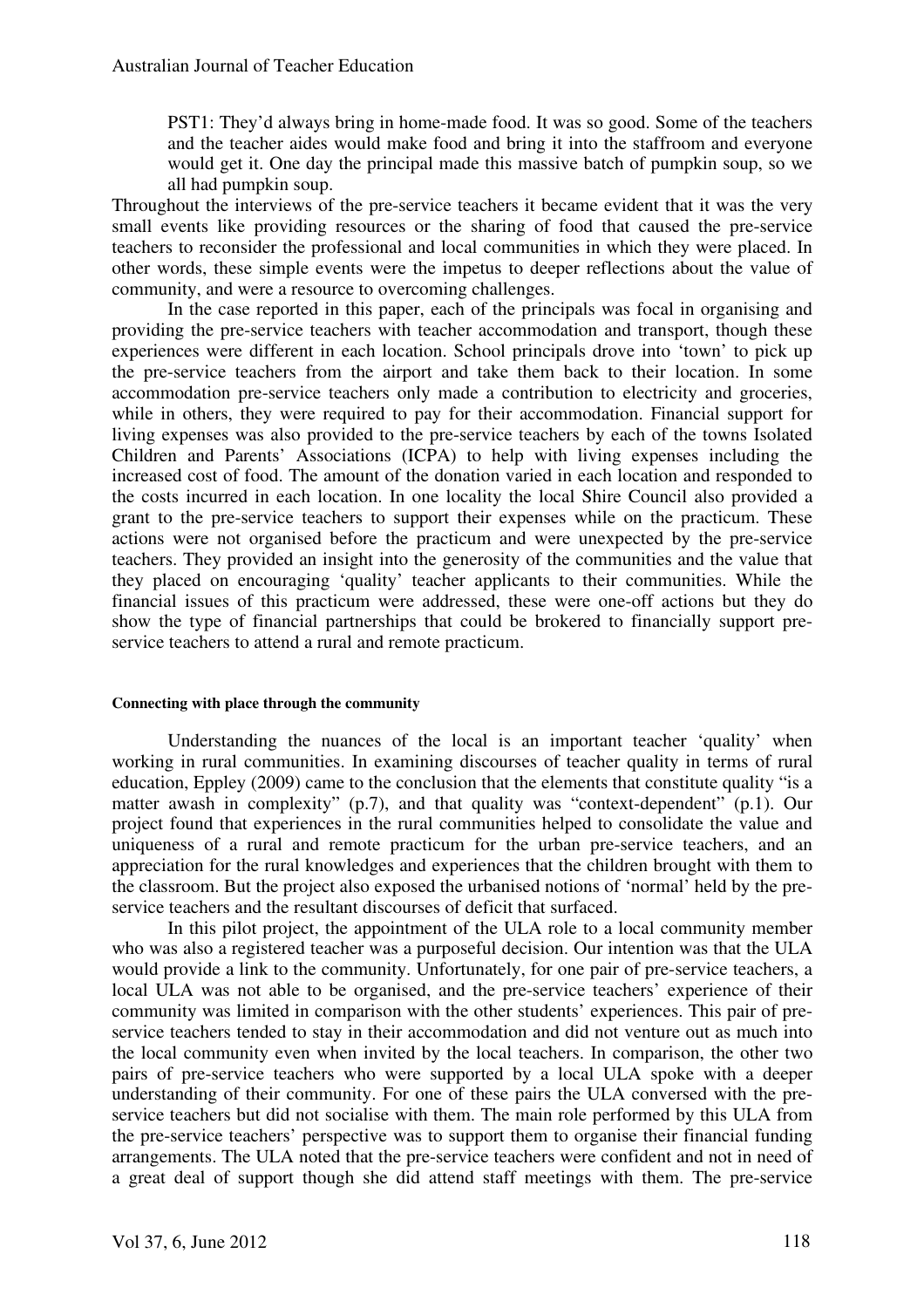teachers stated that because of the supportive nature of the entire school community, the ULA's role was superfluous for them.

The pre-service teachers who appeared to show a markedly changed perception of a rural community were the two whose ULA invited them into the community by attending events with them and inviting them to experience her 'place'. This ULA took the pre-service teachers to her property for the weekend, and on the last day of their practicum drove in from her property two and a half hours away to say goodbye. Visiting their ULA's property was a highlight for the two pre-service teachers and an insight into rural life.

PST2: Her husband spent a whole day just taking us around their property; 33000 acres they live on. Just took us around for the whole day; put lounges on the back of their ute [pick-up truck]; we all sat in the back while we drove around their property. There were emus and brolgas and kangaroos running along beside us while we're sitting in the back. It was really good.

It is evident from this case study that ideally the ULA role requires a person who is willing to share personal insights into community as well as professional knowledge, and one who can mediate possible issues of conflict while maintaining harmonious community relationships well after the pre-service teachers complete their practicum. Certainly in this project the preservice teachers' experiences of place were richer when the ULA was actively involved in professional and community negotiations.

Not surprisingly, cultural assumptions were challenged the more the pre-service teachers experienced the rural communities. Local race days and the local shows were being held around the district at the time of this practicum and the pre-service teachers described their enjoyment in attending these, with one of them becoming the school nominee for showgirl. In this role she had to learn facts about the local community and be interviewed by a panel as well as involving herself in representative events. We do not propose that all preservice teachers take up offers to become show-girl nominees! However we did observe an increased understanding of the rural community through the intense coaching that this preservice teacher received, and propose that learning about community can be facilitated through the stories of past, present and future that locals tell of their place.

Stories that the pre-service teachers told on their return from their rural practicum also revealed the unrealistic expectations and the stereotypical discourses of rurality of the urban pre-service teachers. For example, one pre-service teacher commented how surprised she was to find how 'civilised' the town was and how many activities there were to do.

PST5: I took four books because I was expecting that in the afternoons, once I'd done my work, I'd sit out and read a book on the doorstep and watch the sunset…

Instead the pre-service teachers found that they were kept very busy with all of the social and sporting activities available in their communities.

A challenging aspect of life in a small rural town for the pre-service teachers was the lack of privacy. For example, one of the pre-service teachers related the following incident.

PST1: One of the girls I saw, she was telling all her friends [at school on Monday], 'I saw [pre-service teacher] on the weekend and her hair was really messy, like she just got out of bed'. And I had literally just got out of bed.

Adjusting to the social experience of being constantly in view of the community was confounded when cultural expectations were also being challenged. The students were surprised to find that shops closed on a Sunday, and that grocery items were only delivered to shops once a week, or that if something happened to the local baker, then there was nobody to take his place and supply ended.

PST5: like the bakery wasn't even open on a Sunday.

PST3: Like the baker, we had a guy who cut his finger off one day then had a heart attack the next...So we didn't have a baker for about a week...

PST4: ...we had no bread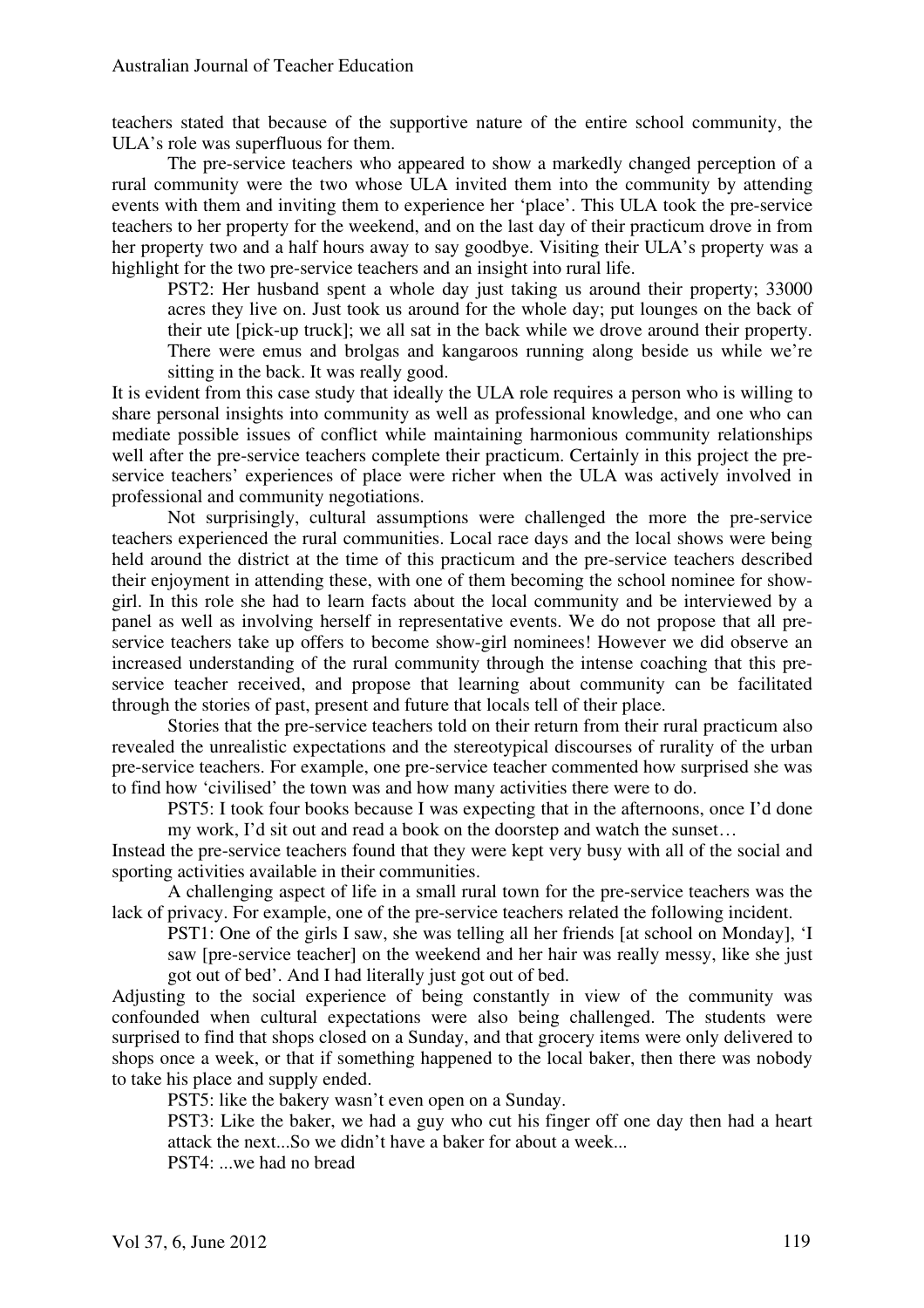PST3: ...literally, the whole town had no bread...we were really tired and we knew why 'cause we didn't have our carbs

PST4: Yeah, I hadn't had fibre in days and I was grumpy and I was so hungry. But it was just so interesting that, there was just no bread anywhere.

PST3: And 'cause the truck that stocks the local store only comes in once a week, so it hadn't come in.

PST4: It was limited. All the bread would go out like that on a Monday, so, the truck comes on a Tuesday afternoon, and by like Thursday afternoon you wouldn't get anymore bread.

In this conversation, the pre-service teachers view the rural community in a discourse of deficit, taking for granted their urban notions of consumerism. There is little evidence of empathy or reflexivity about this experience. In this instance the rural community was viewed as lacking in the necessities of daily living. The students told of an emotional and physical reaction to the lack of what they considered to be basic provisions. Travelling to other locations sixty to eighty kilometres away to purchase groceries was also a new experience for the urban pre-service teachers. Sights such as shopping trolleys full of bread and other groceries being packed into large eskies (An insulated portable container for keeping food cold), common in rural communities that service those living on remote properties was a sight that astonished these urban pre-service teachers whose experiences were bounded by easily accessible supermarkets and convenience stores, online shopping and home delivery.

## **Discussion**

An inherent problem with interviews and thus analysis of these types of stories is the unproblematic ideals of rural life and community that permeate, especially from a four week period when others are going out of their way to be welcoming. Yet while the pre-service teachers' conversations involved dinner parties and race days, their discussions also moved beyond these surface events to show an awareness of the potential problems that living in rural communities can present for themselves and for the community, such as the distances needed to travel, the lack of readily available supplies, access to education as students progress through their schooling, the lack of employment opportunities, the lack of anonymity, and the issues involved in working, living and socialising with the same people. They also noted the differences in lifestyles that entailed different responsibilities for the young people, and the different types of entertainment. The issue that needs to be addressed in higher education institutes that are preparing teachers must move pre-service teachers beyond these binary discourses of deficit and idyllic notions of rural life.

In preparing to work in a rural community, pre-service teachers must discard notions of deficit and be prepared to understand the rich local knowledge, and how this connects to and contributes to global understandings. The lack of bread may seem minor but it was not an insignificant event in illustrating the pre-service teachers' understandings of this rural community. Students need opportunities to explore these events, to understand the connection between place and identity as this relates to teaching and learning in a rural school. The rural four-week practicum block is an opportunity to start examining and disrupting idyllic and stereotypical discourses of the rural, preparing 'quality' pre-service teachers to work in these communities, but it is insufficient on its own. The four-week practicum is positioned as an introduction to the "specifics of the goings-on in rural towns that actually show what makes and sustains a community' (Hogg, 2007). What is needed in higher education are opportunities to examine these rural literacies – the rural 'place' and 'space', to share experiences of the rural and to hear other quite different rural experiences, and to develop understandings in relationship with their own urban literacies.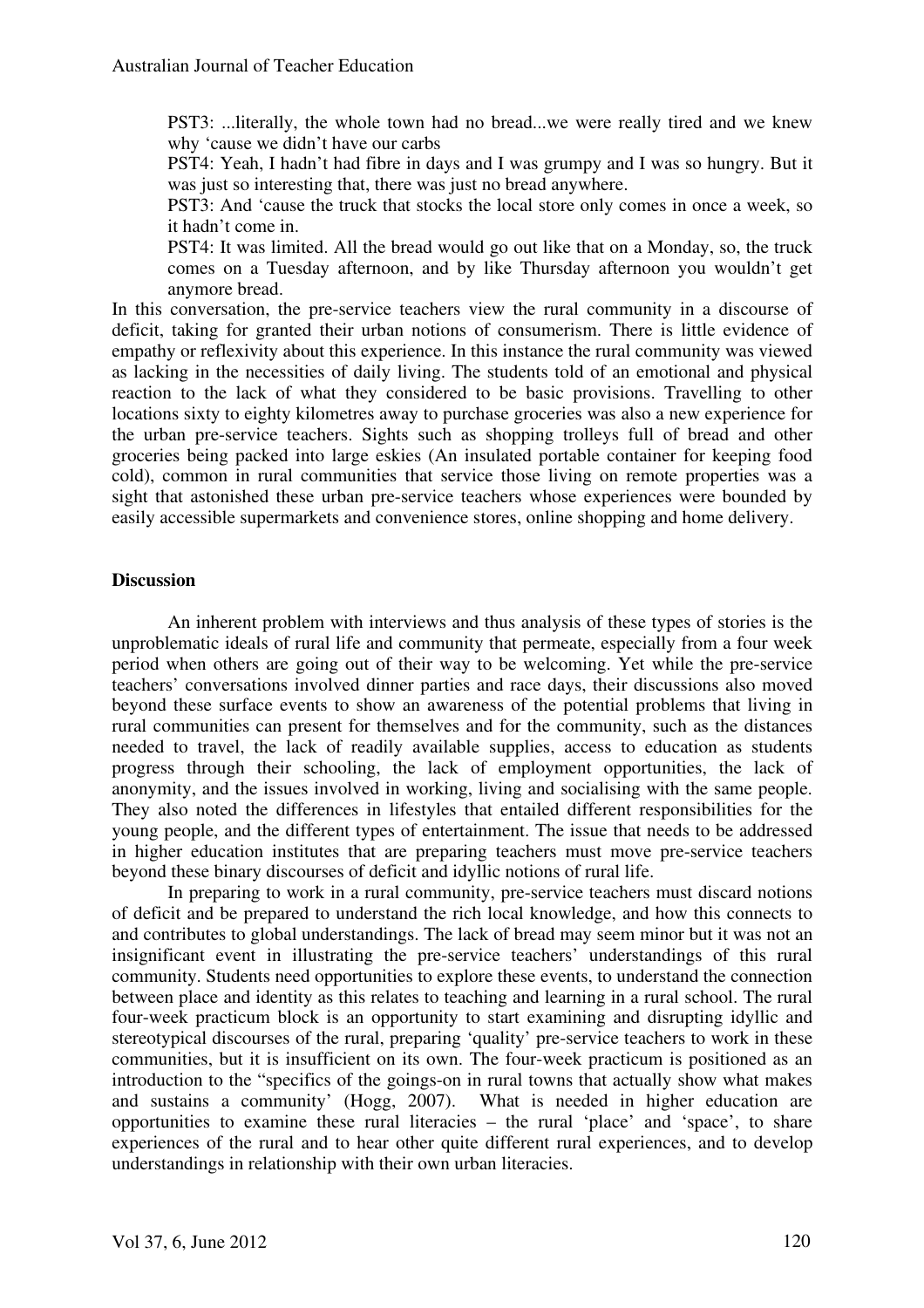Experiencing a rural and remote practicum to some extent changed the pre-service teachers' views of life in a rural community and work as a teacher in a rural school. While deficit views of the rural persisted (for example, the bakery story), there were other experiences that caused the pre-service teachers to consider both the professional and personal advantages of at least their practicum experience in a rural community. After managing a multi-age class, the pre-service teachers expressed a greater confidence in their ability to teach a diverse range of students in a variety of contexts. The pre-service teachers were able to contribute positively to the professional community as well as gain benefit from the community as a result of a reflexive relationship and there was evidence of reciprocal learning between the pre-service teachers and their supervising teachers.

The experience also provided an insight for the pre-service teachers into their own adaptability and the ease with which they were able to fit into a new community and environment. For example, one pre-service teacher who was still living at home and had never needed to do her personal laundry, commented on how independent she had become and how much this experience had increased her confidence in her ability to meet different challenges. While all of the pre-service teachers found the practicum a valuable learning experience of work and life in a rural community, and some were aiming to teach in a rural community, others were still tentative of leaving their familiar urban environment but felt that if they were offered such a placement, they would do so with a reconceptualised notion of the rural community.

As a result of this project, we also want to reconsider the positioning of the ULA in a rural practicum. The ULA acts as the link between university knowledge and processes and the school practicum experience. This project showed that a ULA who is local to the community may also be influential in bridging the gap between the students' urban mindsets and a 'ruralisation of the mind'. In the project, the one ULA who extended her role beyond the professional to being a conduit to the rural community provided her pre-service teachers with embodied experiences (Somerville, 2012) of place to become learners of the community. Being positioned as a broker to the local community as well as the professional community, added a degree of complexity to this role which was navigated successfully by one ULA but not as successfully by another. The multidimensional role of the ULA as insider, critic, broker, translator, and trouble-shooter requires skilful navigation as the ULA constructs place for the pre-service teachers while being a part of that construction. Indications for this project are that the ULA is a far more powerful role than we anticipated and that this role requires further investigation.

## **Conclusion**

It is highly improbable that a deep sense of place can develop in a four-week practicum; rather as Somerville and Rennie (2012) stress, it is important that higher education is a site where pre-service teachers start to learn "about the communities of knowledge, and practice within which the learners in their classes are located" (p. 13). In this paper we contend that by purposefully connecting pre-service teachers with the rural community we are opening up opportunities whereby the urban discourses of rurality are disrupted. When rural practicums are purposefully organised to provide opportunities for pre-service teachers to experience a community and to start developing their own embodied place stories, then spaces are afforded to disrupt and reconsider previously held discourses of rural living and teaching in such a community.

Gaining an understanding of place supports pre-service teachers to make links between generic curriculum documents and local contexts. The pre-service teachers need to be immersed in the community and have time to reflect on their experiences so that they can start to imagine new possibilities for themselves as well as new possibilities for connecting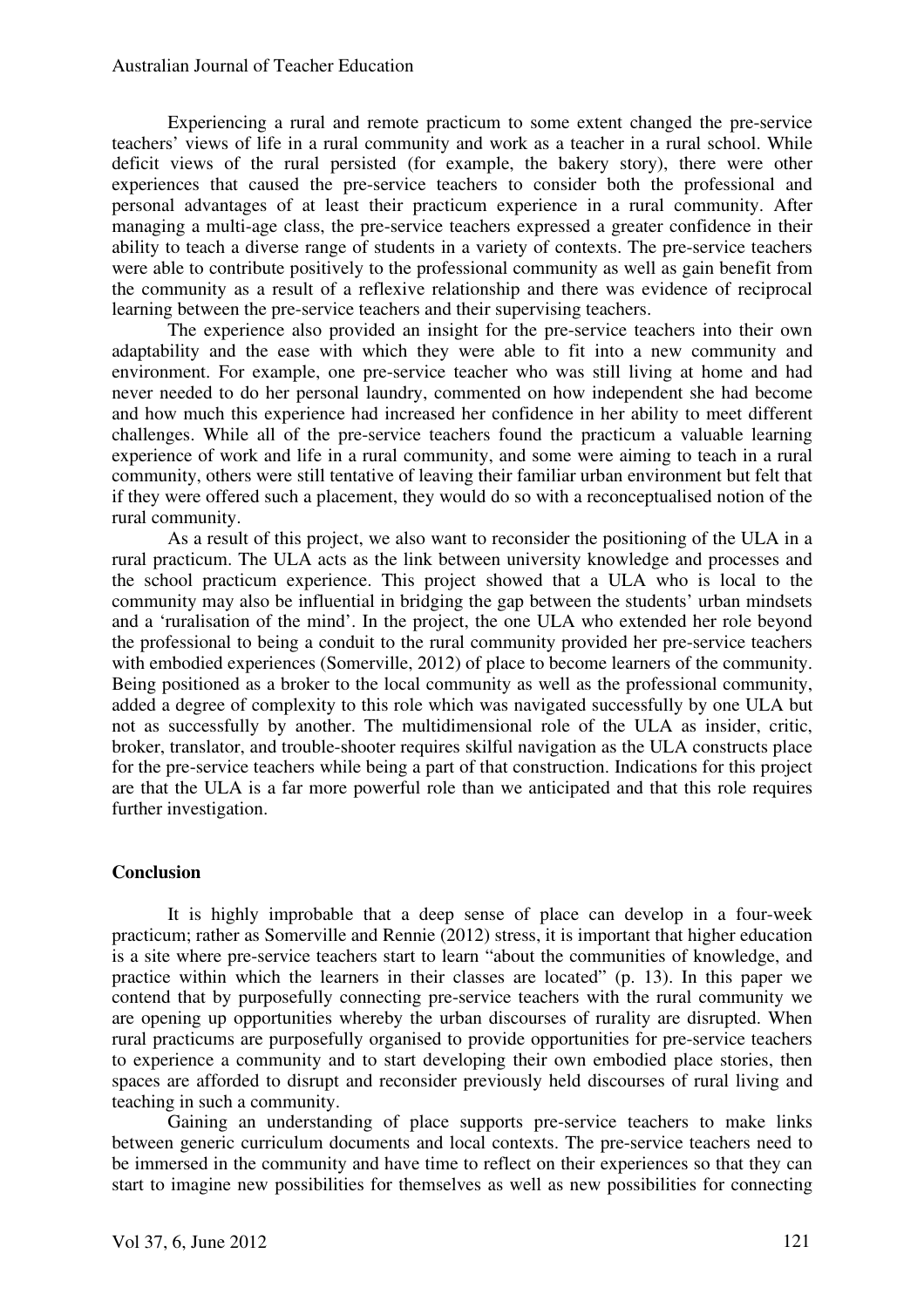curriculum to local contexts wherever they may teach. Through the complex interplay of a diverse range of factors such as funding, university course work, a rural practicum, opportunities to socialise with staff and with the community, and conversations with parents, urban pre-service teachers can start to connect with place, reconceptualising and repositioning the rural community as a place where they can contribute to the learning of their students. This case study has provided evidence of how opportunities to hear and participate in local stories can support pre-service teachers to start to develop an embodied understanding of place. But these experiences will likely remain superficial unless students are purposefully involved in reflecting and adding to these experiences through engagement with theory and hearing other experiences of different places.

## **References**

- Collins, T. (1999). Attracting and retaining teachers in rural areas. *ERIC Clearinghouse on Rural Education and Small Schools.* Charleston WV. Retrieved from: http://www.ericdigests.org/2000-4/rural.htm.
- Comber, B. & Nixon, H. (2011). Urban renewal, migration and memories: The affordances of place-based pedagogies for developing immigrant students' literate repertoires. Paper presented at the *European Conference on Education Research, Modernist Conceptions of Time and Urban Education in a Postmodern World Symposium*, Freie Universität Berlin , September 13-16, 2011.
- Commonwealth of Australia. (2007). *Top of the Class: Report on the inquiry into teacher education*. Standing Committee on Education and Vocational Training, Canberra.
- Corbett, M. (2009). Rural Schooling in Mobile Modernity. *Journal of Research in Rural Education*, *24*(7), 1-13.
- Cresswell, T. (2004). *Place: a short introduction*. Oxford: Blackwell.
- Davie, S. & Berlach, R. (2010). Using Wikis to Facilitate Communication for Rural, Remote and At-risk Practicum Students. *MERLOT Journal of Online Learning and Teaching*, *6*(1), 78-88.
- Eppley, K. (2009). Rural schools and the highly qualified teacher provision of *No Child Left Behind*: A critical policy analysis. *Journal of Research in Rural Education, 24*(4), 1- 11.
- Green, B. (Ed.). (2009). *Spaces and Places: the NSW Rural [Teacher] Education Project*, Centre for Information Studies, Wagga Wagga, NSW: Charles Sturt University.
- Gruenewald, D. A. & Smith, G. A. (Eds.) (2008). *Place-Based Education in the Global Age: Local Diversity*. NY: Lawrence Erlbaum.
- Hogg, C. (2007). Beyond agrarianism: Toward a critical pedagogy of place. In K. Donehower, C. Hogg. & E.E. Schell (Eds.). *Rural Literacies*. Carbondale: Southern Illinois University Press.
- Hudson, P. & Hudson, S. (2008). Changing preservice teachers' attitudes for teaching in rural schools. *Australian Journal of Teacher Education*, *33*(4), 67-77.
- Imazeki, J., & Reschovsky, A. (2003). Financing adequate education in rural settings. *Journal of Education Finance*, *29*(2), 137-156.
- Lankshear, C. & Knobel, M. (2004). *A handbook for teacher research: From design to implementation.* Maidenhead, UK: Open University Press.
- Lave, J. & Wenger, E. (1991). *Situated learning: Legitimate peripheral participation*. Cambridge, UK: Cambridge University Press.
- Lock, G. (2008). Preparing Teachers for Rural Appointments: Lessons from Australia. *The Rural Educator.* Winter 2008-2009, 24-30.
- McConaghy, C. (2006). Schooling Out of Place, *Discourse: Studies in the Cultural Politics of Education*, 27(3), 325-339.